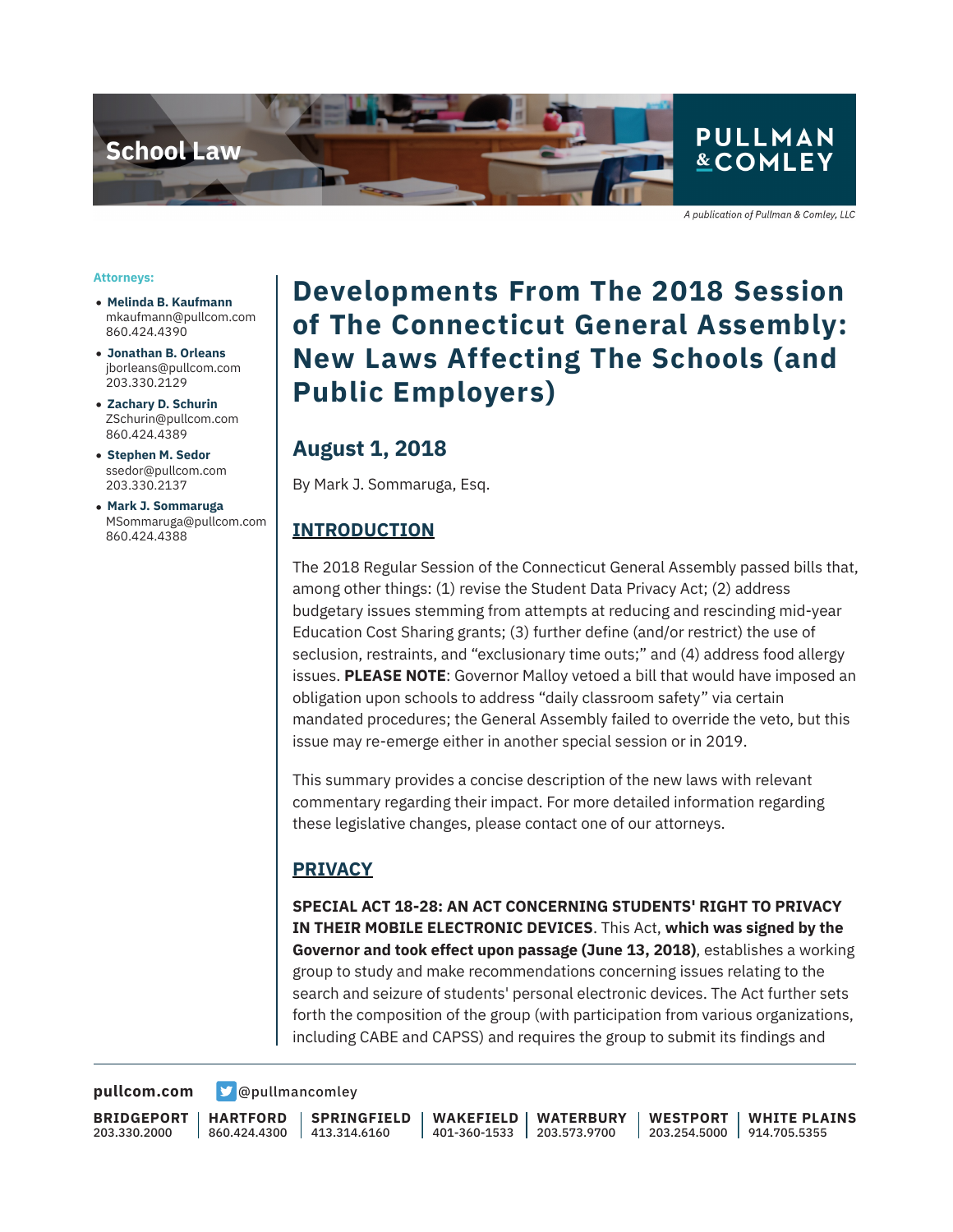## Developments From The 2018 Session of The Connecticut General Assembly: New Laws Affecting The Schools (and Public Employers)

recommendations to the General Assembly's Education Committee by January 1, 2019.

**PUBLIC ACT 18-125: AN ACT CONCERNING REVISIONS TO THE STUDENT DATA PRIVACY ACT**. This Act, **which was signed by the Governor on June 7, 2018**, amends the Student Data Privacy Act ("SDPA") in several ways; the SDPA (as amended) takes effect on July 1, 2018. The Act requires the Commission for Educational Technology ("CET") to immediately develop a student data privacy terms-of-service agreement addendum that may be used in contracts entered into pursuant to the SDPA; the State Department of Education will be required to provide information on this addendum in the guidance that it will be providing to school districts on both the SDPA and the federal Family Educational Rights and Privacy Act – commonly referred to by its acronym – "FERPA." The Act creates an exception to the SDPA where school districts have special education or Section 504 students using a particular online service that is "unique" and necessary in order to meet the student's needs but unable to meet the SDPA's typical contract requirements. This Act eliminates a requirement that school districts electronically notify students and parents of new contracts that are covered by the SDPA; districts would still have to post such notices and such contracts on their websites. This Act requires school districts to report annually to CET concerning district use of online services that do not have a contract that meets the standards required under the SDPA. This Act creates exceptions to the SDPA's requirement that contractors and operators delete student data (at a school district's, student's, or parent's request) when: (1) deletion is prohibited by state or federal law, or (2) a copy of the data is part of a disaster recovery system. This Act also extends the deadline for the student data privacy taskforce to issue its report to the General Assembly's Education and General Law Committees until January 1, 2019.

*IMPACT: If they have not done so already (while trying to comply with the prior October 1, 2016 deadline), school districts will need to ensure that contracts entered into after July 1, 2018 contain those terms specified and mandated in the Student Data Privacy Act, and (subject to any further guidance issued by the State Department of Education) revise their student records policies.*

### **CLASSROOM SAFETY AND BEHAVIOR (VETOED)**

l

**PUBLIC ACT 18-89: AN ACT CONCERNING CLASSROOM SAFETY AND DISRUPTIVE BEHAVIOR**. This Act, which was **vetoed** by the Governor on June 7, 2018, would have mandated that certain specified provisions relating to "daily classroom safety" be included in safe school climate plans, including provisions related to preventing, reporting, investigating, documenting and remediating daily classroom safety violations (such as providing therapeutic supports to aggrieved teachers and students). "Daily classroom safety" is defined as a classroom environment in which students and school employees are not physically injured by other students, school employees, or parents, or exposed to such physical injuries to others. Among provisions to be included in the climate plans, the Act would have required school principals to notify parents, guardians, and their boards of education about daily classroom safety violations (without revealing student names to board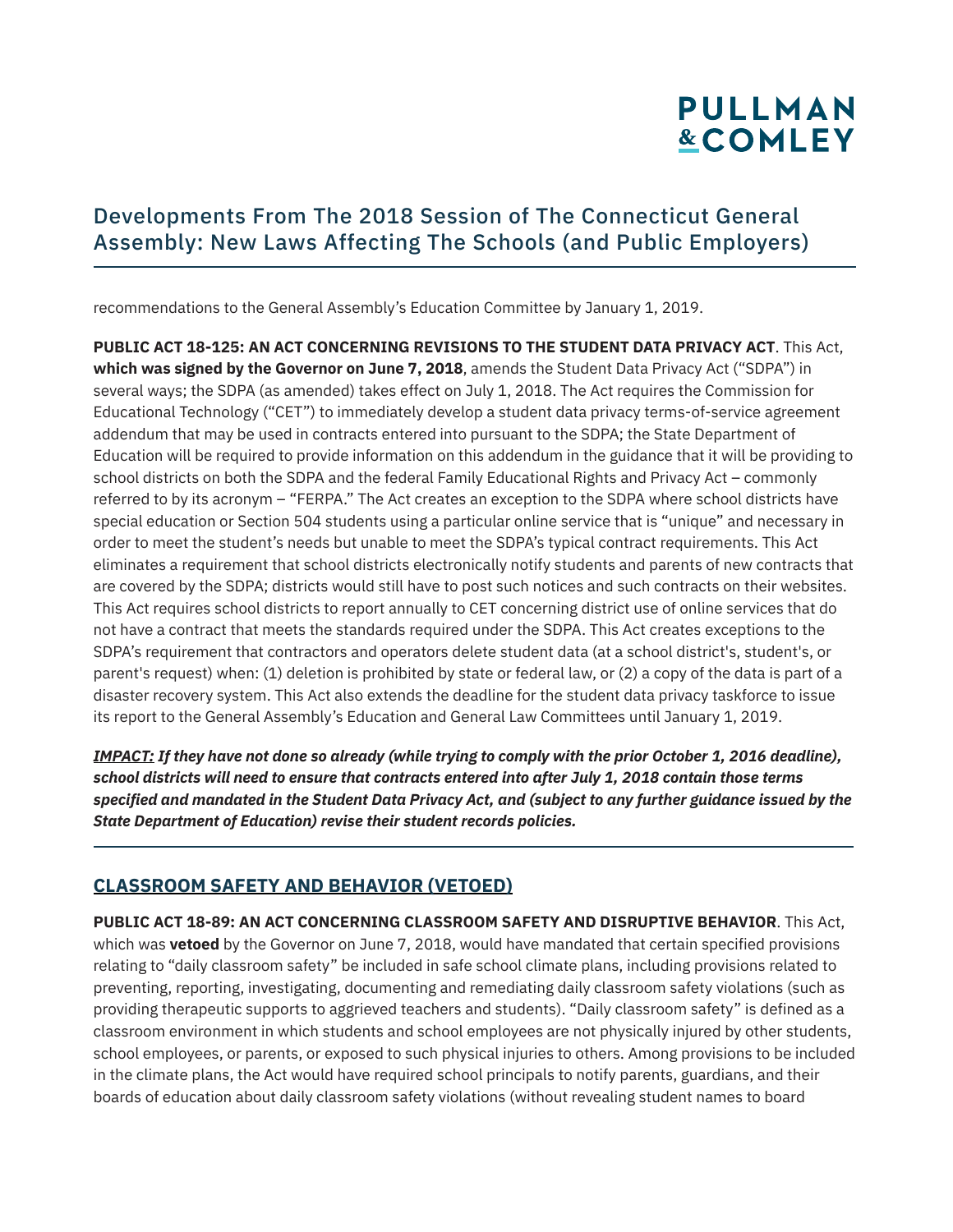## Developments From The 2018 Session of The Connecticut General Assembly: New Laws Affecting The Schools (and Public Employers)

members and the parents of other students). The Act would have required school districts to annually report to the State Department of Education instances of daily classroom safety violations. This Act provided that if a teacher removed a student from class (ostensibly through a teacher's authority to remove students from class on a short term basis) for a violation of daily classroom safety, the administrator could have placed the student in another educational setting best suited to meet the student's needs. The administrator would then have been prohibited from allowing a student who had been removed from class from returning to the class of the teacher who had such student removed without such teacher's consent, unless the school crisis intervention team (or a team of administrators and teachers designated by the principal) determined that return is warranted because the student received appropriate intervention and support and there were adequate protections in the classroom for the safety of the teacher and other students. This Act would have revised safe school climate provisions that address training (and the role of safe school climate coordinators and teams) to include daily classroom safety.

*IMPACT: While an attempt to override the veto was unsuccessful, school districts may need to monitor attempts in the future to pass a similar bill.* 

### **MID YEAR REDUCTIONS IN ECS GRANTS (VETOED)**

**PUBLIC ACT 18-35: AN ACT PROHIBITING RESCISSIONS OR OTHER REDUCTIONS TO THE EDUCATION COST SHARING GRANT DURING THE FISCAL YEAR**. This Act would have prohibited the Governor from making rescissions or other reductions to education cost sharing grants during the middle of a fiscal year. This Act was **vetoed** by the Governor on June 1, 2018. However, the General Assembly has determined that it is unnecessary to override the veto because…

### **THE STATE BUDGET**

l

**PUBLIC ACT 18-81: AN ACT CONCERNING REVISIONS TO THE STATE BUDGET FOR FISCAL YEAR 2019 AND DEFICIENCY APPROPRIATIONS FOR FISCAL YEAR 2018.** The "budget bill" (**which was signed by the Governor on May 15, 2018**) includes a provision prohibiting the Office of Policy and Management from making reductions in the allotment for the education cost sharing grants for the 2018-2019 fiscal year. Among other things, Public Act 18-81 also provides that after the distribution of ECS grants for 2018-2019, any remaining funds will be distributed to municipalities whose school districts received students during 2017-2018 who were displaced by Hurricane Maria. The Act establishes a panel to conduct a study of the Commission on Fiscal Stability and Economic Growth's proposal to reform the Teacher Retirement System; the panel must report its results and recommendations to the General Assembly's Appropriations Committee by January 1, 2019. The Act increases the annual state grant for each student attending a regional agricultural science and technology center from \$3,200 to \$4,200; however, such grants are to be made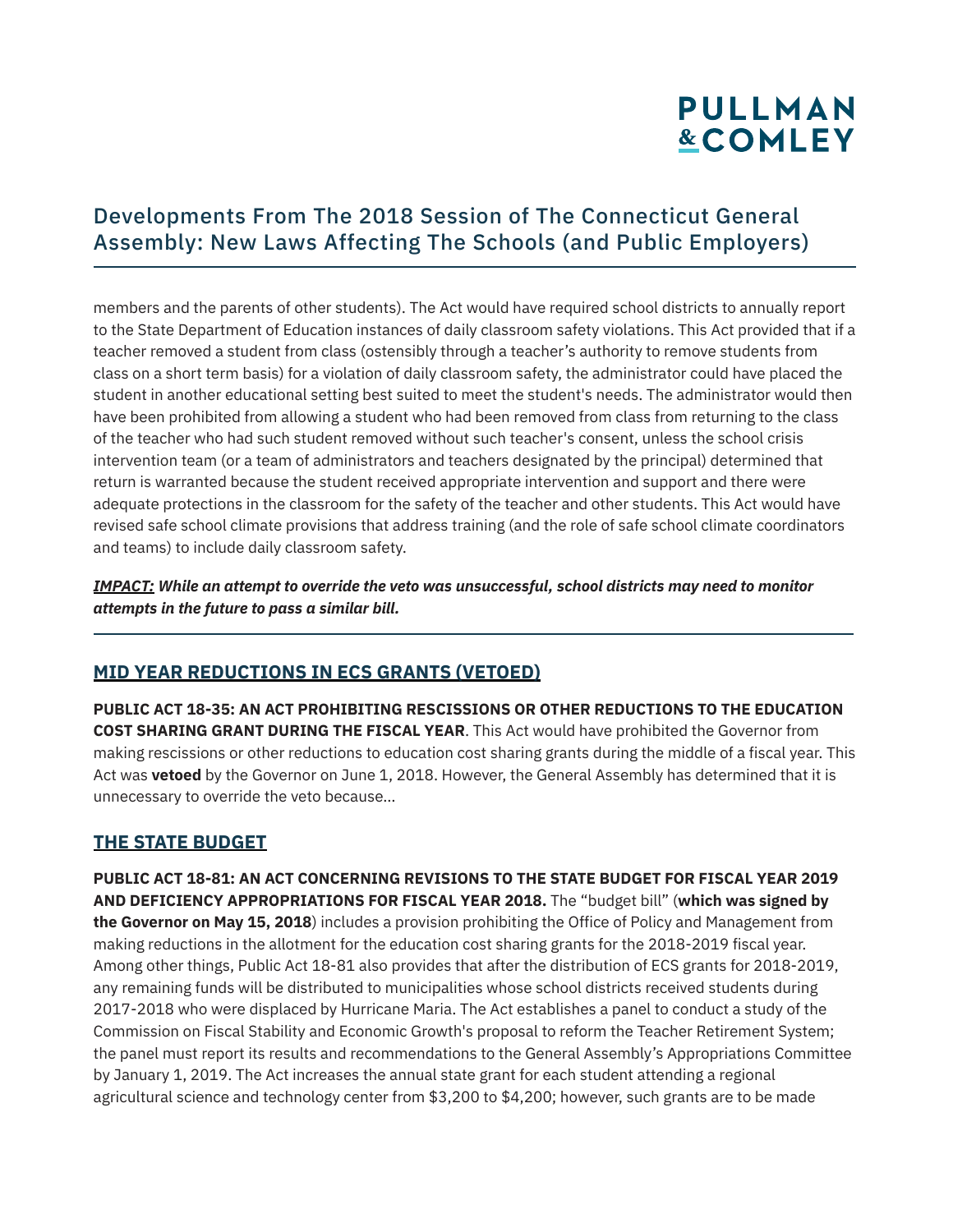## Developments From The 2018 Session of The Connecticut General Assembly: New Laws Affecting The Schools (and Public Employers)

within available appropriations. The Act requires that a portion of the income tax revenue diverted to the Budget Reserve Fund in 2017-2018 (approximately \$16 million) be transferred to the retired teachers' health insurance premium account.

**PUBLIC ACT 18-1: AN ACT WAIVING ANY PENALTIES IMPOSED ON A BOARD OF EDUCATION FOR MAKING REDUCTIONS TO ITS BUDGETED APPROPRIATION FOR EDUCATION AS A RESULT OF CUTS TO ITS EDUCATION COST-SHARING GRANT FOR FISCAL YEAR 2018**. This Act **(which was signed by the Governor on April 26, 2018)** waived for the 2017-2018 fiscal year the penalty for violating the minimum budget requirement ("MBR"), which generally prohibits a town from reducing its budgeted amount for education from the previous fiscal year, under the following circumstances: (1) the town's ECS grant (and/or state rental rebate assistance) was reduced during the previous year as part of the 2017 budget act and midyear rescissions, and (2) the town subsequently reduced its 2017-2018 budgeted appropriation for education in an amount up to these reductions in state grants. However, the Act prohibits these 2017-2018 reductions in ECS allotments and withholdings from (1) affecting a town's **2018-2019** MBR amount, or (2) determining a town's 2018-2019 ECS aid increase or decrease.

### **MUNICIPAL BUDGETS AND ADOPTION DATES**

**PUBLIC ACT 18-12: AN ACT PERMITTING THE AMENDMENT OF MUNICIPAL CHARTERS FOR THE PURPOSE OF MODIFYING BUDGET ADOPTION DATES***.* This Act, **which has been signed by the Governor and took effect upon passage (May 25, 2018)**, authorizes a municipality (regardless of any contrary laws, charters or ordinances) to amend its charter for the sole purpose of modifying its budget adoption dates upon a two-thirds vote of its legislative body. Such budget adoption dates may include, but need not be limited to, applicable dates relating to an executive presentation of a proposed budget, public hearings, fiscal authority action, publications, referenda or final budget adoption. Any vote by the legislative body of a municipality pursuant to this Act shall include a reference to this Act.

### **OMNIBUS**

l

**PUBLIC ACT 18-51: AN ACT IMPLEMENTING THE RECOMMENDATIONS OF THE DEPARTMENT OF EDUCATION**. Among other things, this Act (**which was signed by the Governor on May 24, 2018 and took effect on July 1, 2018**) further addresses the use of **seclusion** and "**exclusionary time outs.**" The Act explicitly provides that seclusion may not be used as a planned intervention in a student's behavioral intervention plan, individualized education program or Section 504 plan. The Act provides that an "exclusionary time out" which is defined as a "temporary, continuously monitored separation of a student from an ongoing activity in a non-locked setting, for the purpose of calming such student or deescalating such student's behavior" would **not** constitute seclusion. The Act requires school districts to establish policies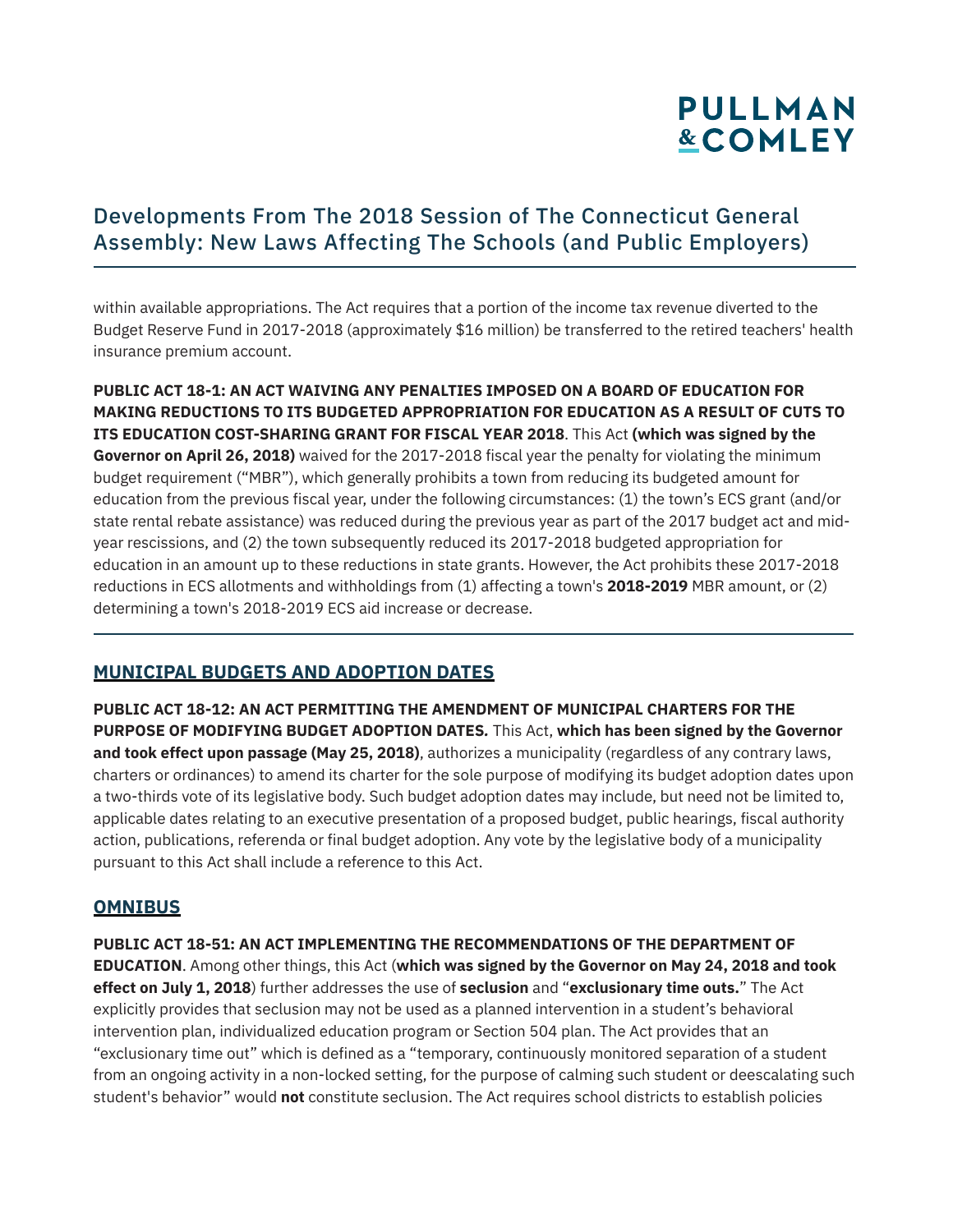## Developments From The 2018 Session of The Connecticut General Assembly: New Laws Affecting The Schools (and Public Employers)

regarding the use of such time outs by January 1, 2019, with certain specified limits concerning the use of time outs (including but not limited to a prohibition against using such time outs as a form of discipline). This Act amends the definition of "physical restraint" (which is generally prohibited) to include carrying or forcibly moving a person from one location to another.

#### *IMPACT: School districts may need to revise their seclusion/restraint policies. On its face, this Act confirms that schools will no longer be able to enact behavior plans, education programs or accommodations plans that include seclusion as a planned intervention.*

The Act makes several changes to the **teacher certification** statutes. Among other things, the Act authorizes the Commissioner of Education to allow a teacher with a teacher certification endorsement for grades one through six to teach kindergarten for one year if (1) the teacher holds the grades one through six endorsement issued on or after July 1, 2017 and (2) the superintendent requests the change to the Commissioner. The Commissioner cannot permit a teacher who uses the one year exception to teach kindergarten after that year, except she may extend it for one additional school year if the teacher can demonstrate that he or she is enrolled in a program to meet the requirements for the appropriate endorsement to teach kindergarten. The Act allows the State to suspend (or place on probation) a teacher's certificate, permit, or authorization; currently, the State can only revoke such certification. This Act extends the temporary non-renewable certification from one to three years.

The Act extends the Commissioner's authority to give (1) transportation grants for *Sheff* magnet schools through 2018-2019, and (2) supplemental transportation grants for *Sheff* magnet schools through 2017-2018; the Act also specifies that transportation grants are to be paid to the operator of a magnet school. Furthermore, the Act **exempts** persons employed by school districts to teach noncredit adult classes or adult education activities and who are not required to be certified for the position from the following background requirements: (1) disclosing whether they have ever been convicted of a crime or have criminal charges pending against them, (2) submitting to a Department of Children and Families child abuse and neglect registry records check, and (3) submitting to state and national criminal history records checks.

#### *IMPACT: School districts may wish to change portions of their background check policies in light of the above background check requirement exemptions for noncredit adult education teachers*.

**PUBLIC ACT 18-182: AN ACT CONCERNING MINOR REVISIONS TO THE EDUCATION STATUTES.** Among other things, this Act (**which was signed by the Governor and generally took effect on July 1, 2018**) requires the State Board of Education to assist school districts in providing instruction relating to the "Safe Haven Act" (which concerns the voluntary surrender of custody of an infant by a parent). This Act delays by one year the transition of the Technical Education and Career System (formerly, the state technical high school system) into an independent state agency, separate from the State Department of Education. This Act requires the inclusion of instruction on opioid use and related disorders in the mandated curriculum for public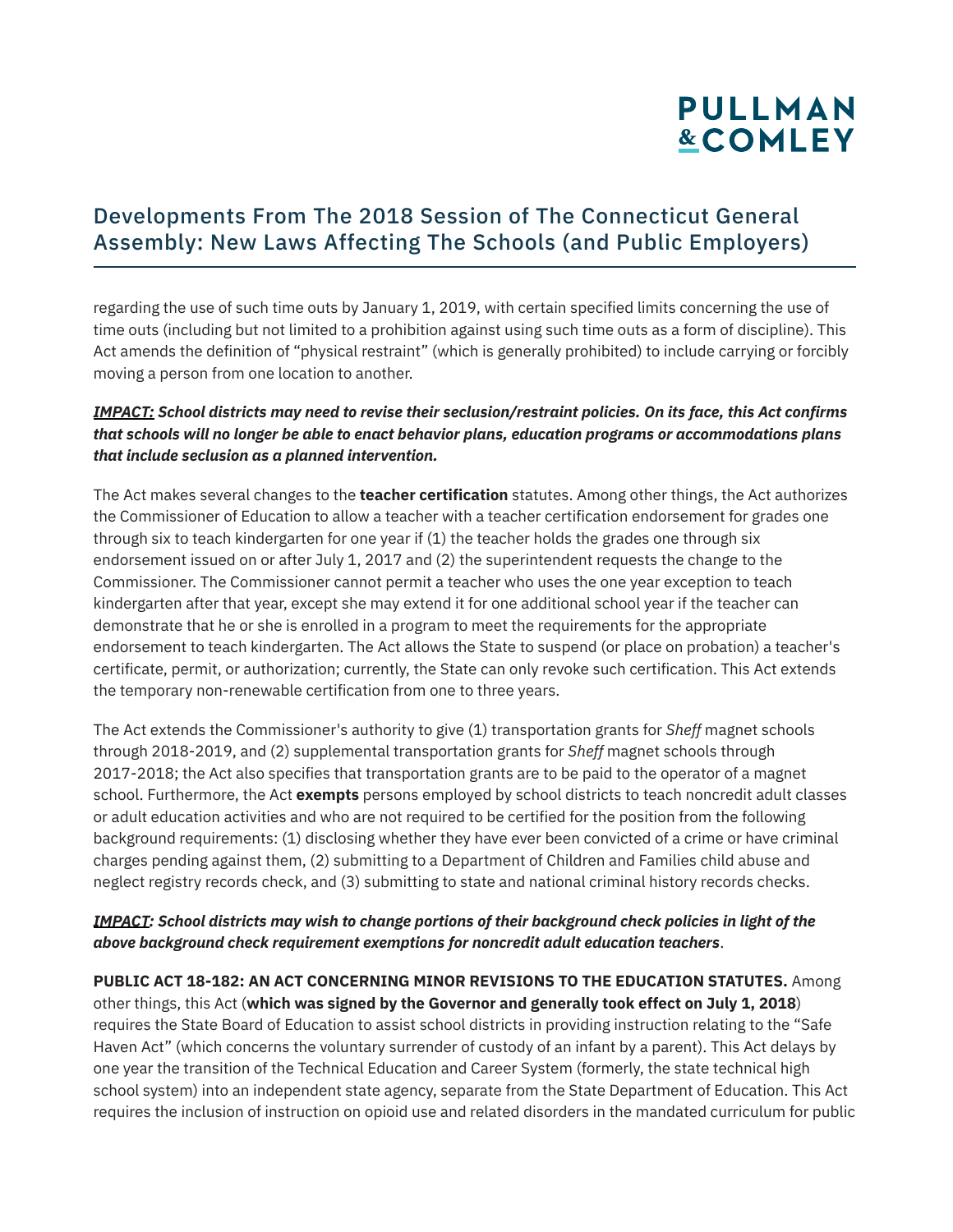## Developments From The 2018 Session of The Connecticut General Assembly: New Laws Affecting The Schools (and Public Employers)

school districts. This Act also requires the State Department of Education: (1) to include among its truancy intervention models for school districts, models that address the needs of students with disabilities, and (2) regarding school district chronic absenteeism and prevention plans, to include a means of collecting and analyzing data on student attendance, truancy, and chronic absenteeism for students with disabilities. This Act extends youth service bureau grant eligibility to those youth bureaus who applied for grants during the 2017-2018 fiscal year (the prior deadline being June 30, 2017). The Act provides a way for "small" local and regional school districts (i.e., those districts with fewer than 1,000 students) to be exempted from the new requirement that districts enroll as Medicaid providers. This Act establishes a task force to study high school interscholastic athletic program issues; the task force shall submit its report with its findings and recommendations to the General Assembly's Education Committee by January 1, 2019. This Act prohibits local and regional school districts from denying or prohibiting a student from enrolling in an agricultural science and technology education (i.e., vo-ag) center for the 2018-2019 school year if said student (1) was enrolled in a vo-ag center during the 2017-2018 school year, or (2) received notice on or before April 1, 2018 that he/she was admitted by a vo-ag center.

*IMPACT: Depending upon the guidance provided by the State Board of Education, school districts may need to revise their truancy and absenteeism/attendance policies.*

**PUBLIC ACT 18-139: AN ACT CONCERNING THE LEGISLATIVE COMMISSIONERS' RECOMMENDATIONS FOR TECHNICAL REVISIONS TO THE EDUCATION AND EARLY CHILDHOOD STATUTES**. This Act, **which was signed by the Governor and took effect upon passage (June 11, 2018)**, would make various technical revisions to assorted education and early childhood statutes.

#### **SPECIAL EDUCATION**

l

**PUBLIC ACT 18-183: AN ACT IMPLEMENTING THE RECOMMENDATIONS OF THE AUDITORS OF PUBLIC ACCOUNTS CONCERNING PRIVATE PROVIDERS OF SPECIAL EDUCATION**. This Act, **which was signed by the Governor**, requires school districts (beginning July 1, 2019) **to enter into written contracts with private providers of special education services in order to be eligible for excess cost reimbursement**. This Act states explicitly that a student's individualized education program ("IEP") would not constitute such a contract. Such contracts will be subject to any audits by the Auditors of Public Accounts. This Act further provides that such contracts (along with any contracts entered into between July 1, 2018 and June 30, 2019 and covered by current law) must include an explanation of how the provider's tuition or costs for provided services are calculated. The Act also requires the State Department of Education to develop standards and a process for documentation of the provision of special education services provided by private providers, which shall include the use of standard forms or other electronic reporting systems. The Act also requires that whenever a school district determines that the special education needs for a child could be met by an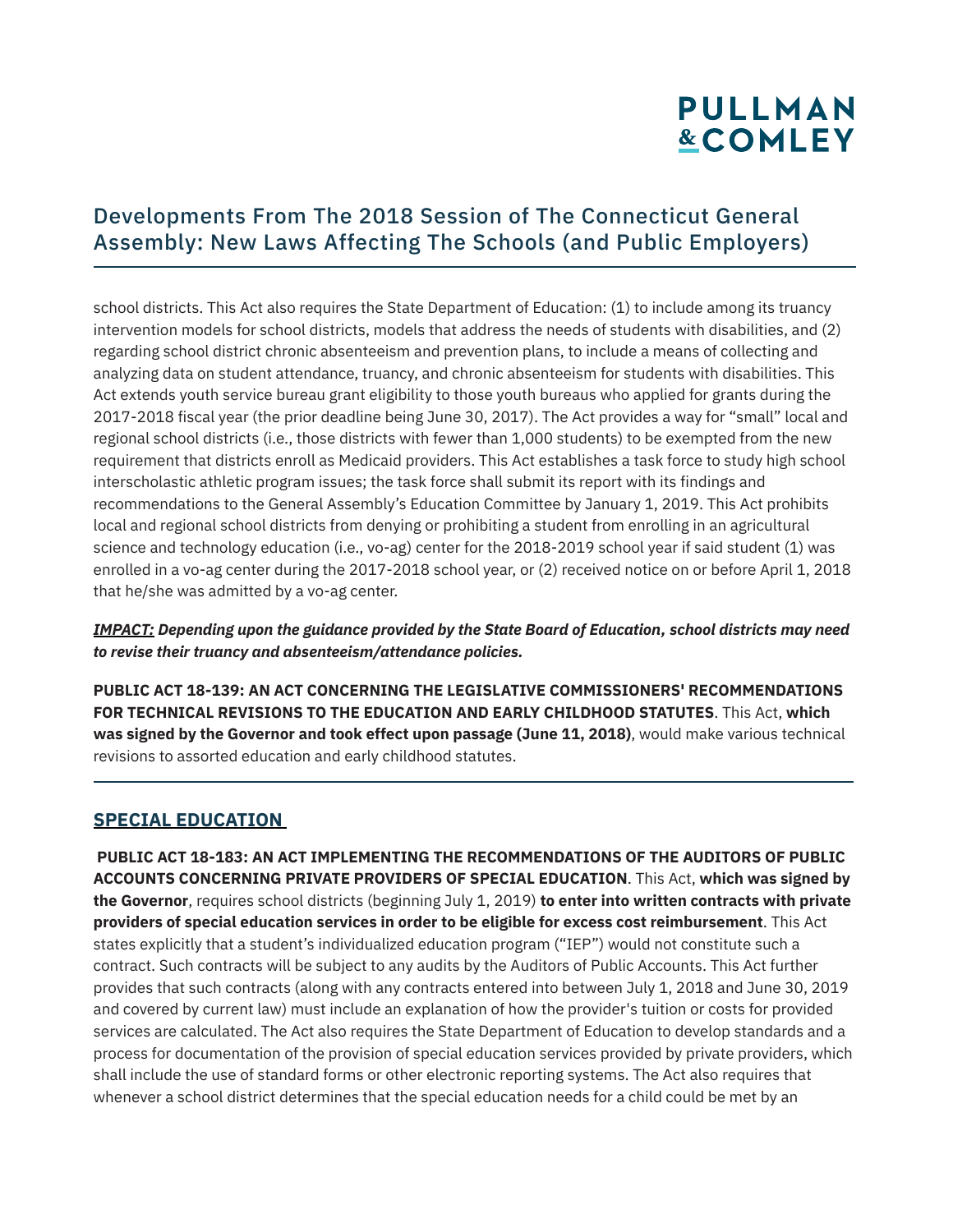## Developments From The 2018 Session of The Connecticut General Assembly: New Laws Affecting The Schools (and Public Employers)

agreement with a private provider of special education services (except for the child's needs for services other than educational services), the provider must summit its operating budget to the State Department of Education. Unless otherwise noted above, this Act takes effect on July 1, 2018.

**PUBLIC ACT 18-71: AN ACT CONCERNING RISK ASSESSMENT PRACTICES AND THE NEEDS OF CHILDREN WITH INTELLECTUAL AND DEVELOPMENTAL DISABILITIES***.* This Act (**which was signed by the Governor on June 4, 2018**) requires the Commissioner of Children and Families (in collaboration with the Commissioners of Early Childhood, Developmental Services and Social Services) to develop procedures for investigation, assessment and case-planning that are responsive to the needs of children with intellectual and developmental disabilities. This Act also requires the Commissioner of Children and Families to submit a report describing the procedures developed, and any legislative recommendations arising from said collaboration, to the General Assembly's Children Committee by February 1, 2019.

### **ALLERGIES AND ADMINISTRATION OF MEDICATIONS**

l

**PUBLIC ACT 18-185: AN ACT CONCERNING THE RECOMMENDATIONS OF THE TASK FORCE ON LIFE-THREATENING FOOD ALLERGIES IN SCHOOLS**. This Act, **which was signed by the Governor and took effect on July 1, 2018**, requires the State Department of Education to (1) revise and update (a) the Healthy and Balanced Living Curriculum Framework to include life-threatening food allergies and (b) any culinary arts program or curriculum standards related to the National Family and Consumer Sciences Standards to include dietary restrictions, cross-contaminations, and allergen identification, and (2) apply for available federal or private funding, in consultation with the Department of Public Health, to promote public awareness and education about food allergies. This Act also requires the Department of Education to revise as necessary (and make available to school districts) its **guidelines on managing students with life-threatening food allergies and glycogen storage disease**. In addition, by January 1, 2020, the Department of Education (in consultation with the Department of Public Health) must revise these guidelines to include (1) training for the identification and evaluation of students with life-threatening food allergies or glycogen storage disease, and (2) protocols that comply with the protections and accommodations under Section 504 of the Rehabilitation Act of 1973, the Individuals with Disabilities Education Act, and the Americans with Disabilities Act. This Act permits a student with a medically diagnosed life-threatening allergic condition (with the written authorization of such student's parent or guardian, and pursuant to the written order of a qualified medical professional) to possess, self-administer or possess and self-administer medication, including, but not limited to, medication administered with a cartridge injector, to protect such student against serious harm or death. To accommodate this change, the Act requires school districts to amend their administration of medication policies, or to adopt written policies and procedures, governing how a student may possess, or possess and self-administer, his or her medication.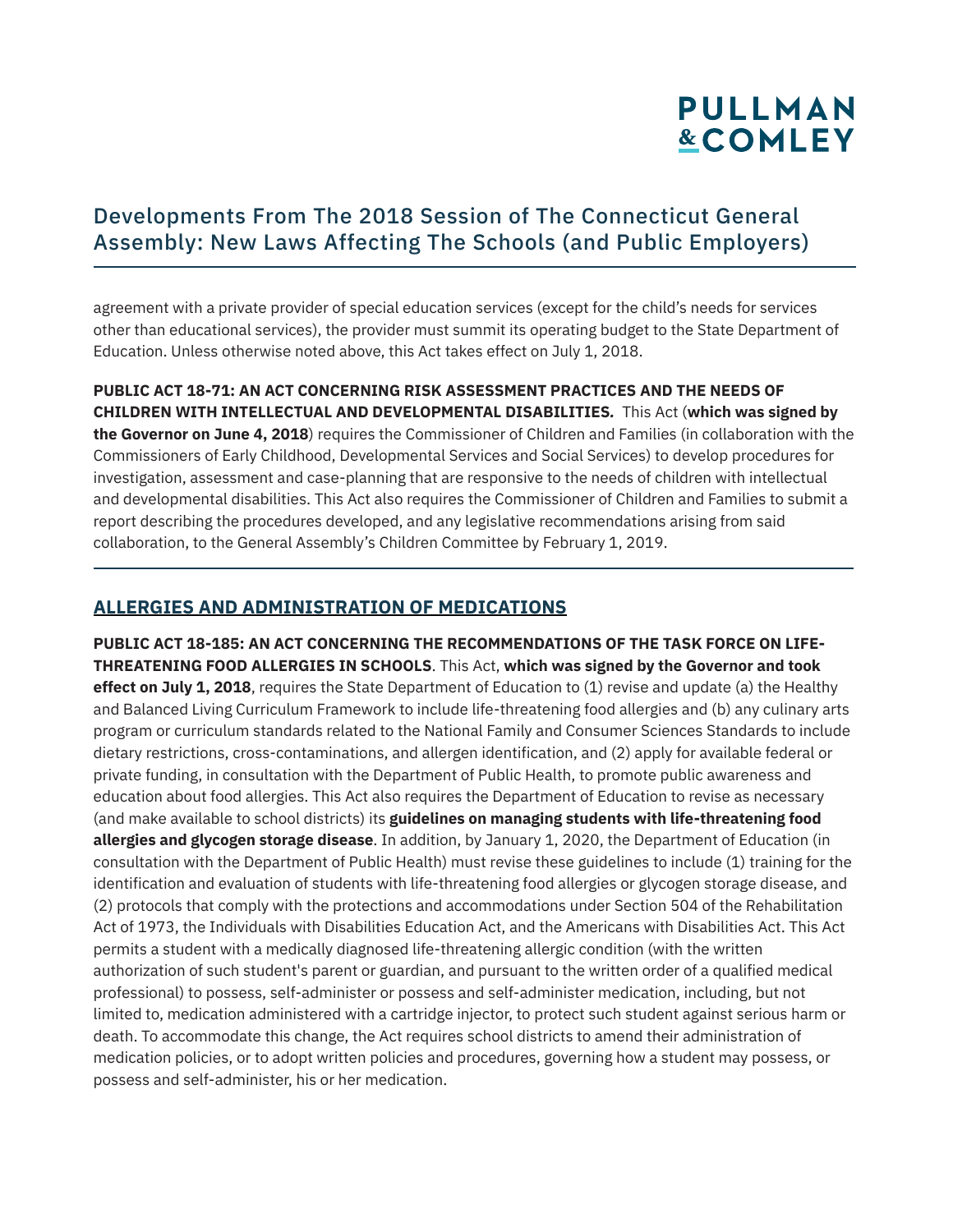## Developments From The 2018 Session of The Connecticut General Assembly: New Laws Affecting The Schools (and Public Employers)

Additionally, this Act requires school transportation carriers (whether school-provided transportation or private contractors) to provide training to their school bus drivers (by June 30, 2019) that shall include, but need not be limited to, instruction on (1) the identification of the signs and symptoms of anaphylaxis, (2) the administration of epinephrine by a cartridge injector, (3) the notification of emergency personnel, and (4) the reporting of an incident involving a student and a life-threatening allergic reaction. Such training may be completed using an online module. The Act amends the "Good Samaritan" laws so as to protect school bus drivers from liability for the emergency administration of epinephrine by a cartridge injector to a student with a diagnosed allergic condition when necessary to protect against serious harm or death. The administration of epinephrine must occur either on or in the immediate vicinity of a school bus during the provision of school transportation services. The immunity from liability would not extend to acts or omissions that constitute gross, willful, or wanton negligence.

*IMPACT: School districts may need to revise their administration of medication policies and procedures.*

### *PUBLIC HEALTH AND SCHOOL ORAL HEALTH ASSESSMENTS*

l

**PUBLIC ACT 18-168: AN ACT CONCERNING THE DEPARTMENT OF PUBLIC HEALTH'S RECOMMENDATIONS REGARDING VARIOUS REVISIONS TO THE PUBLIC HEALTH STATUTES***.* Among other things, this Act, **which was signed by the Governor and generally took effect on July 1, 2018**, allows a person who holds a professional educator certificate issued by the State Board of Education with a school social worker endorsement to use the title of **school social worker** to describe such person's activities while working in a public or nonpublic school in the state. The Act requires local and regional school districts to request that students have an **oral health assessment** prior to public school enrollment, in Grade 6 or 7, and in Grade 9 or 10. Such an assessment may be performed by a (1) dentist or dental hygienist, or (2) physician, physician assistant, or advanced practice registered nurse, if trained in conducting such assessments as part of a Department of Public Health approved training program. If a dentist conducts the assessment, it must include a dental examination. If another such provider conducts the assessment, it must include a visual screening and risk assessment. The Act prohibits an oral health assessment from being performed unless (1) the student's parent or guardian consents and (2) the assessment is made in the presence of the parent or guardian or another school employee. The parent or guardian must receive prior written notice and have a reasonable opportunity to opt his or her child out of the assessment, be present at the assessment, or provide for the assessment himself or herself. The Act prohibits a school district from denying a child's public school enrollment or continued attendance for not receiving such an oral health assessment. However, a school district must provide prior notice to parents or guardians if the district hosts a free oral health assessment event at which a qualified provider performs such oral health assessments. The Act provides that the parents and guardians must have the opportunity to opt their children out of the assessment event. If the parent or guardian does not do so, the child must receive an assessment free of charge. The Act prohibits the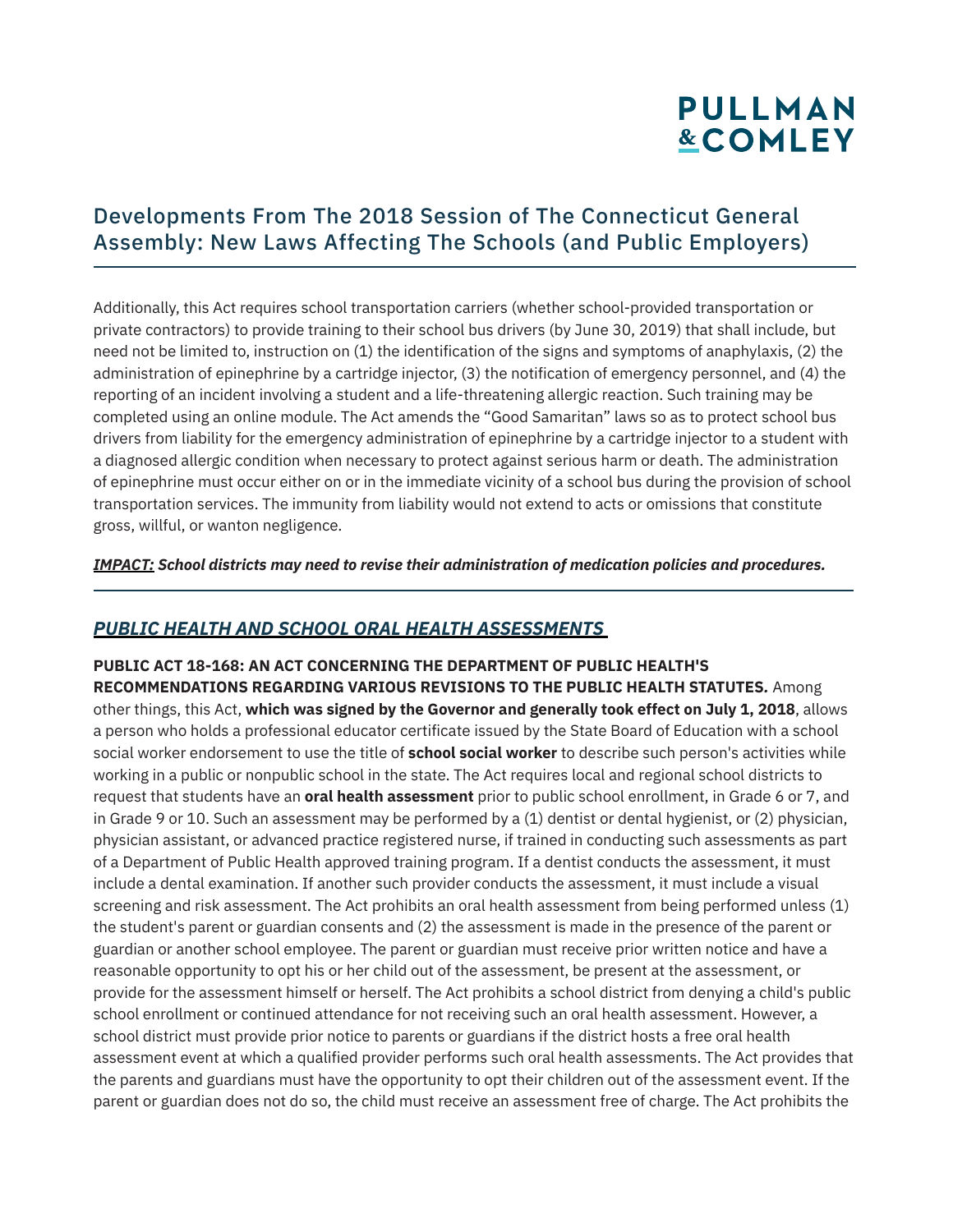## Developments From The 2018 Session of The Connecticut General Assembly: New Laws Affecting The Schools (and Public Employers)

child from receiving any dental treatment as part of the assessment event without the parent's or guardian's informed consent.

The Act provides that the results of an oral health assessment must be recorded on forms supplied by the State Board of Education. For any child who receives an oral health assessment, the results must be included in the child's cumulative health record. The Act requires appropriate school health personnel to review the assessment results. When, in the health personnel's judgment, a child needs further testing or treatment, the superintendent of schools must give written notice to the child's parent or guardian and make reasonable efforts to ensure that further testing or treatment is provided. These efforts must including determining whether the parent or guardian obtained the necessary testing or treatment for the child and, if not, advising the parent or guardian on how to do so. The results of the further testing or treatment must be recorded on the assessment forms and reviewed by school health personnel. Records of such assessments are not open to public inspection.

*IMPACT: School districts may need to revise their health assessment policies.*

#### **SCHOOL BUILDING PROJECTS AND GRANTS**

**PUBLIC ACT 18-138: AN ACT CONCERNING AUTHORIZATION OF STATE GRANT COMMITMENTS FOR SCHOOL BUILDING PROJECTS**. This Act (**which was signed by the Governor on May 31, 2018**) authorizes state grant commitments for various specified school building projects. Furthermore, this Act gives the Commissioner of Administrative Services the authority to receive, review and approve or disapprove applications for such grants where a regional educational service center is designated as the project manager in the application.

#### **MANDATED REPORTS TO DCF**

l

**PUBLIC ACT 18-67: AN ACT CONCERNING MINOR REVISIONS TO THE STATUTES OF THE DEPARTMENT OF CHILDREN AND FAMILIES AND ESTABLISHING A PILOT PROGRAM TO PERMIT ELECTRONIC REPORTING BY MANDATED REPORTERS***.* Among other things, this Act, **which was signed by the Governor on June 1, 2018,** permits the Department of Children and Families ("DCF") to establish a pilot program beginning on July 1, 2018 to permit certain categories of mandated reporters of child abuse and neglect to fulfill their responsibilities by submitting a report electronically to DCF or law enforcement, as appropriate, when they have reasonable cause to suspect or believe that a child has been abused, neglected, or is at imminent risk of harm. Such categories shall be chosen at the discretion of the Commissioner of DCF. The Act further provides that commencing on October 1, 2019, all mandated reporters of child abuse or neglect may be able to electronically file their reports. A reporter who files an initial report electronically must respond to further inquiries that DCF makes within 24 hours of the report. The Act requires electronic reports to include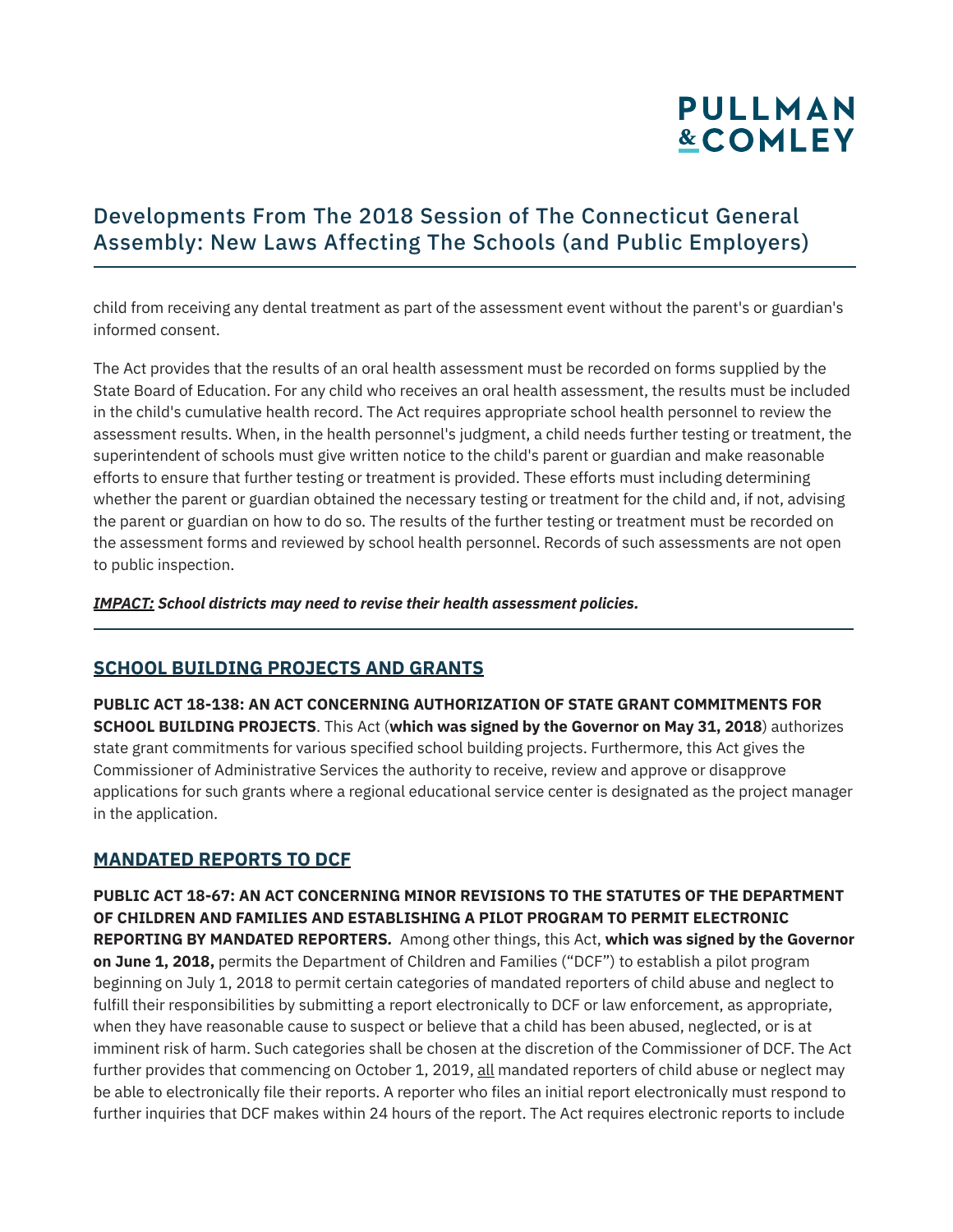

## Developments From The 2018 Session of The Connecticut General Assembly: New Laws Affecting The Schools (and Public Employers)

the same information currently required for written and oral reports.

*IMPACT: School districts may need to make minor revisions with respect to their policies governing the reporting of abuse and neglect.* 

#### **SCHOOL COUNSELORS**

l

**PUBLIC ACT 18-15: AN ACT CONCERNING SCHOOL COUNSELORS**. This Act, **which was signed by the Governor and took effect upon passage (May 29, 2018)**, adds references to "school counselors" to all the references to "guidance counselors" throughout the statutes.

#### **MINORITY TEACHER RECRUITMENT AND CERTIFICATION ISSUES**

**PUBLIC ACT 18-34: AN ACT CONCERNING MINORITY TEACHER RECRUITMENT AND RETENTION**. This Act, **which was signed by the Governor and generally took effect on July 1, 2018**, requires the State Department of Education, in consultation with the Minority Teacher Recruitment Policy Oversight Council, to (1) identify relevant research and successful practices to enhance minority teacher recruitment throughout the state, (2) identify and establish public, private and philanthropic partnerships to increase minority teacher recruitment, (3) utilize innovative methods to attract minority candidates to the teaching profession, particularly in subject areas in which a teacher shortage exists, (4) modernize the process for educators to obtain professional certification by eliminating obstacles to certification to increase competitiveness with other states, (5) identify and utilize high quality, affordable and bias-free educator assessments, (6) adopt cut scores for educator assessments, that do not exceed the multi-state cut scores, to increase competitiveness with surrounding states, (7) support new and existing educator preparation programs that commit to enrolling greater numbers of minority teacher candidates in a manner that supports interstate reciprocity, and (8) advise and support local and regional boards of education to prioritize minority teacher recruitment and develop innovative strategies to attract and retain minority teachers within their districts. This Act also requires the State Board of Education's five-year comprehensive education plan to include a statement that the state's teacher workforce should reflect the racial and ethnic diversity of the state. This Act makes changes to the membership of the Performance Evaluation Advisory Council and the Minority Teacher Recruitment Task Force (and requires collaboration between these groups on issues of equity and closing the achievement gap). This Act limits local and regional boards' of education mandated written minority recruitment plans to educators, rather than staff (as is the current law).

This Act alters the teacher certification statutes regarding cross endorsements in teacher shortage areas for those already holding a certification, ostensibly to make it easier to obtain such endorsements. In addition, the Act provides that any person who has achieved a satisfactory evaluation on an equivalent competency examination or subject area assessment required for educator certification in another state shall not be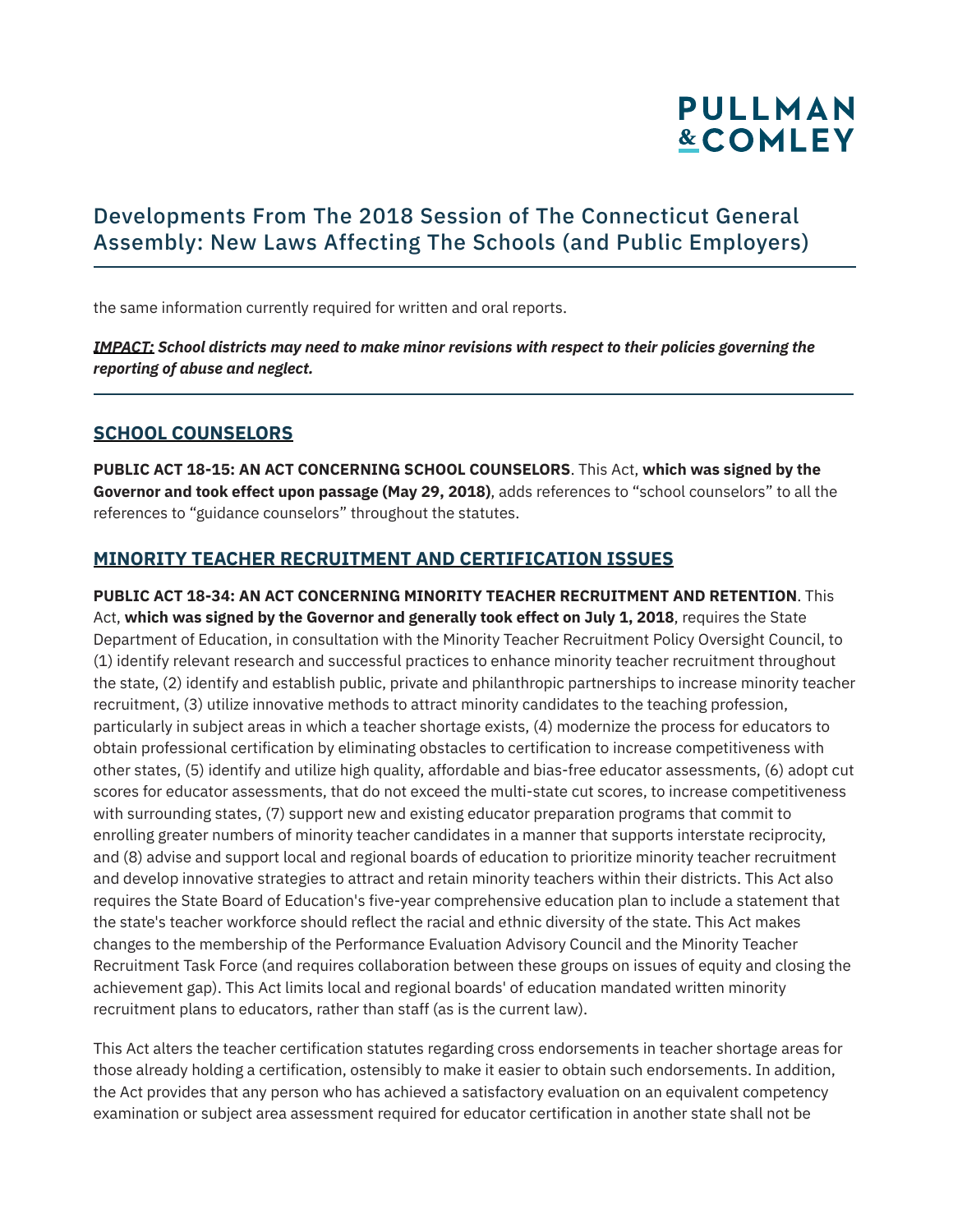## Developments From The 2018 Session of The Connecticut General Assembly: New Laws Affecting The Schools (and Public Employers)

required to achieve a satisfactory evaluation on Connecticut's competency examination or subject matter assessment, provided the State Board of Education determines that the requirements for achieving a satisfactory evaluation on such equivalent competency examination or subject area assessment in another state are at least equivalent to Connecticut's requirements. Finally, this Act requires the State Department of Education to enter into a memorandum of understanding with teacher licensure test vendors to allow applicants to be able to retake the licensure examination free of charge, provided the score of the applicant on the initial licensure examination was within a range prescribed by the Commissioner of Education. The State Department of Education will provide educational materials to assist the applicant in retaking the examination.

*IMPACT: School district minority recruitment plans are now only required to address issues pertaining to educators, rather than all staff members.* 

#### **CURRICULUM AND INSTRUCTION**

l

**PUBLIC ACT 18-24: AN ACT CONCERNING THE INCLUSION OF HOLOCAUST AND GENOCIDE EDUCATION AND AWARENESS IN THE SOCIAL STUDIES CURRICULUM.** This Act requires the inclusion of Holocaust and genocide education awareness in the mandated social studies curriculum for public school districts.

**PUBLIC ACT 18-129: AN ACT CONCERNING THE ALIGNMENT OF THE COORDINATED STATE-WIDE READING PLAN WITH THE STATE'S TWO-GENERATIONAL INITIATIVE**. This Act, **which was signed by the Governor and took effect on July 1, 2018**, aligns the coordinated state-wide reading plan for students in kindergarten to grade three with the state's "two-generational" initiative.

### **DISPLACED STUDENTS FROM PUERTO RICO**

**SPECIAL ACT 18-7: AN ACT CONCERNING ASSISTANCE TO SCHOOL DISTRICTS THAT ENROLL STUDENTS FROM PUERTO RICO WHO HAVE BEEN DISPLACED BY HURRICANE MARIA**. This Act, **which was signed by the Governor and took effect upon passage (June 4, 2018)**, allows school districts for the 2018-2019 and 2019-2020 school years to enter into memoranda of understanding with school districts from surrounding towns to share classrooms and other resources for the purpose of educating and supporting recently-enrolled students from Puerto Rico displaced as a result of natural disasters.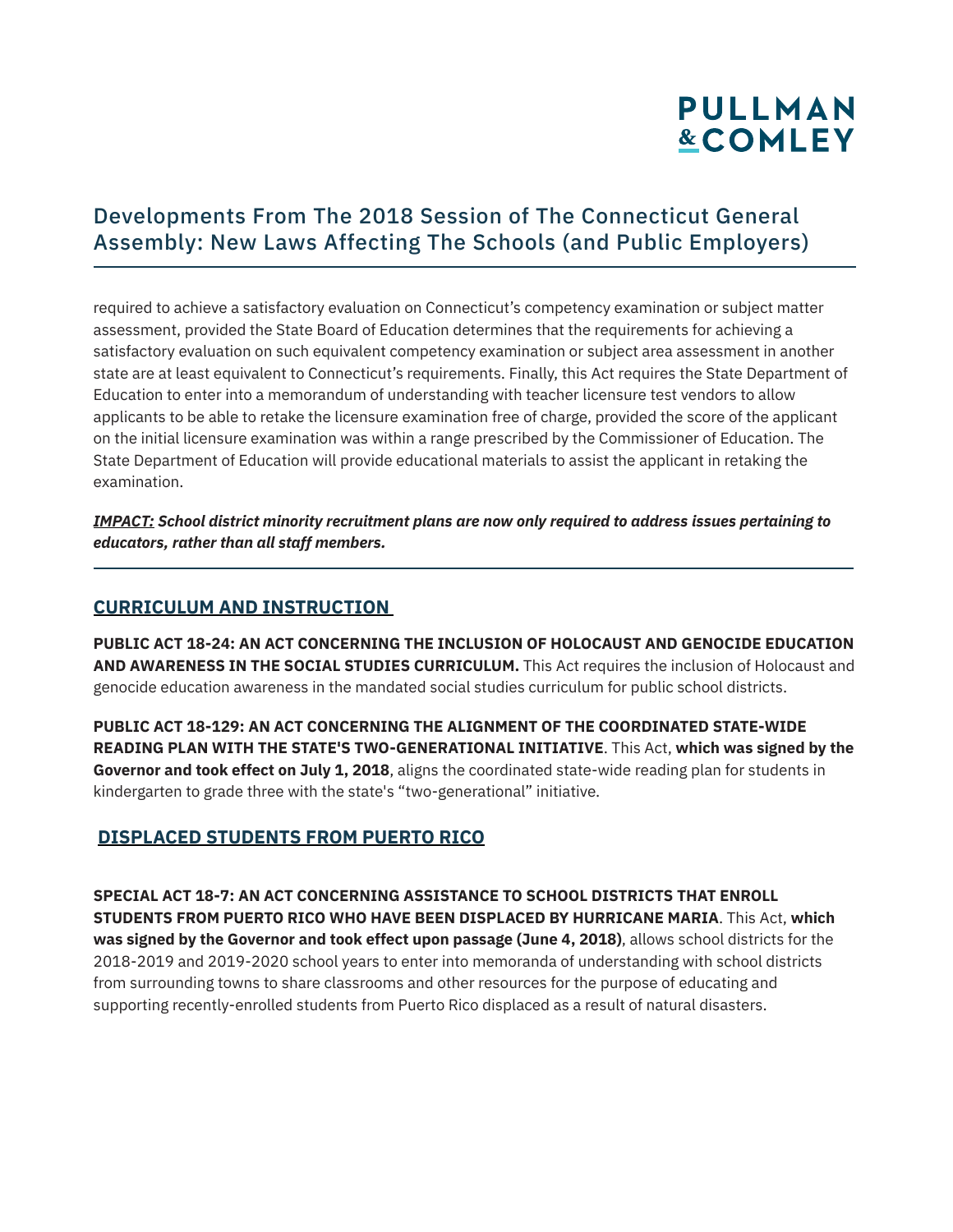## Developments From The 2018 Session of The Connecticut General Assembly: New Laws Affecting The Schools (and Public Employers)

### **BACKGROUND CHECKS AND TASK FORCE**

**SPECIAL ACT 18-25: AN ACT ESTABLISHING A TASK FORCE TO STUDY THE PROCESSING AND RETENTION OF FINGERPRINT RECORDS AND CRIMINAL HISTORY RECORDS FOR EDUCATORS**. This Act, **which was signed by the Governor and took effect upon passage (June 13, 2018)**, establishes a task force to study and make recommendations concerning issues relating to the state's system for fingerprinting and processing of state and national criminal history records checks for employees, applicants for employment, substitute teachers and volunteers of local and regional boards of education, interdistrict magnet school operators and regional educational service centers. The Act further sets forth the composition of the task force (with participation from various organizations, including CABE and CAPSS) and requires the task force to submit its findings and recommendations to the General Assembly's Education and Public Safety and Security Committees by January 1, 2019.

### **SCHOOL GOVERNANCE COUNCILS AND RETIRED TEACHERS**

**PUBLIC ACT 18-42: AN ACT CONCERNING THE FAILURE TO FILE FOR CERTAIN GRAND LIST EXEMPTIONS**, **VALIDATING A CONNECTICUT GREEN BANK AGREEMENT AND CERTAIN ACTIONS OF THE CITY OF DERBY, CONCERNING PAYMENT OF A GRANT-IN-AID TO THE TOWN OF DARIEN AND THE CRITERIA OF CERTAIN MEMBERS OF SCHOOL GOVERNANCE COUNCILS AND EXTENDING A PROVISION CONCERNING REEMPLOYMENT OF CERTAIN TEACHERS**. Among other things, this Act (**which was signed by the Governor on May 31, 2018**) specifies that parents or guardians that happen to be public officials are still eligible to serve on elementary, middle, and high school governance councils. This Act also extends the provision permitting retired teachers to be employed at alliance school districts (provided that they were serving as a teacher in that district as of July 1, 2015, and have more than 34 years of credited experience under the teacher retirement system) to June 30, 2018 without being subject to the usual 45% earnings limitation.

### **EARLY CHILDHOOD**

**PUBLIC ACT 18-172 AN ACT IMPLEMENTING THE RECOMMENDATIONS OF THE OFFICE OF EARLY CHILDHOOD**. Among other things, this Act (**which was signed by the Governor and took effect on July 1, 2018)** changes the minimum state school readiness grant to a town from \$25,000 to 5% of the total grant allocation while maintaining the \$75,000 cap and current grant calculation method.

**PUBLIC ACT 18-184 AN ACT CONCERNING THE ALIGNMENT AND MERGING OF EARLY CARE AND EDUCATION PROGRAM FUNDING STREAMS, ELIGIBILITY, RATES AND POLICIES**. This Act (**which was signed by the Governor and took effect on July 1, 2018**) authorizes the Office of Early Childhood ("OEC") to use up to 2% from appropriations for certain programs to carry out specified duties (for example, program evaluation and improvement, interagency coordination and collaboration, evaluative tools and infrastructure);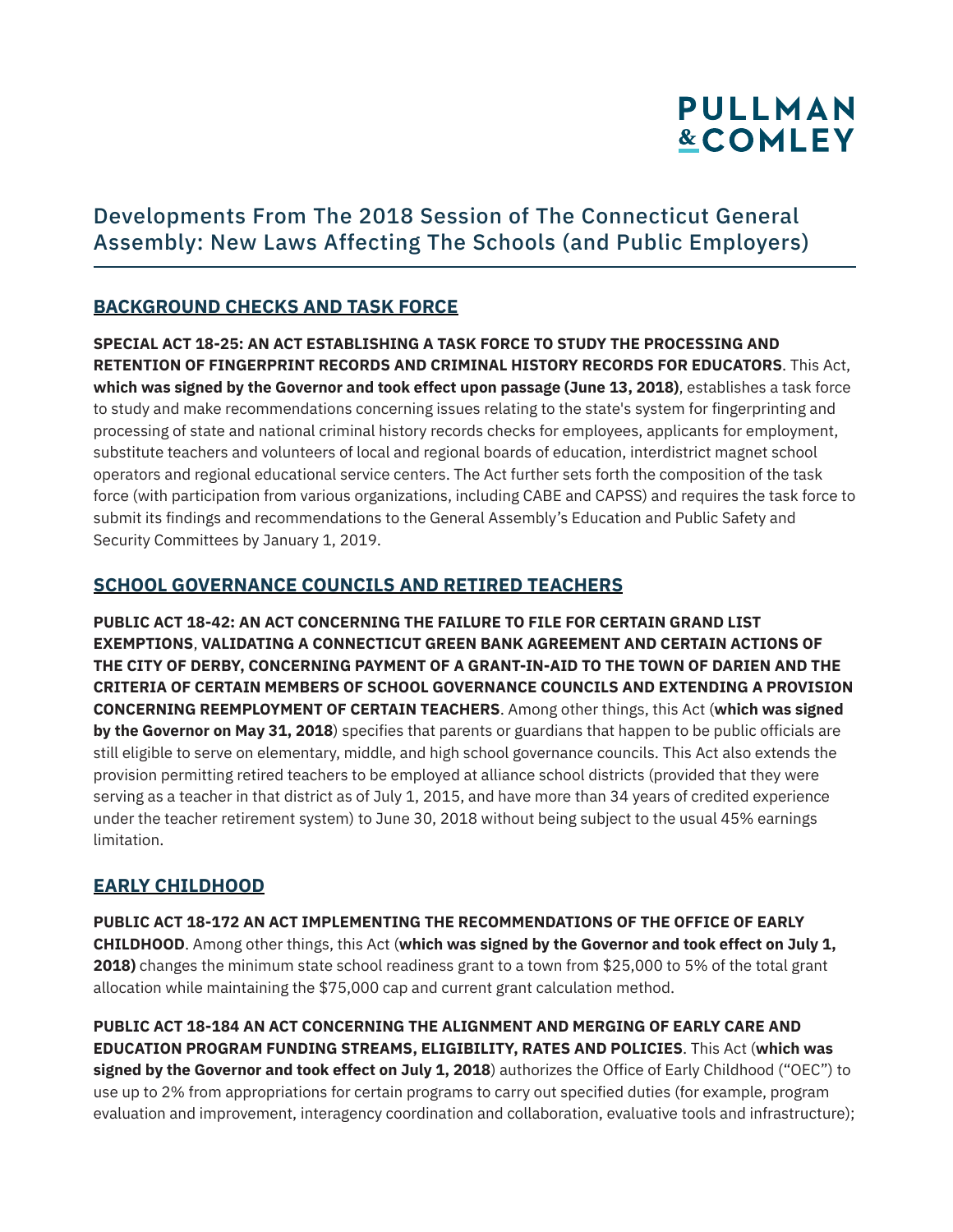## Developments From The 2018 Session of The Connecticut General Assembly: New Laws Affecting The Schools (and Public Employers)

however, the Act provides that the OEC (1) cannot spend more than 2% for these purposes from an amount appropriated to the OEC for a single early care and education and child development program, and (2) cannot use any of these funds for administrative or other overhead costs. The Act also adds the promotion of the delivery of infant and toddler services to ensure optimal health, safety, and learning of children from birth to three years of age to OEC's existing list of responsibilities. Effective for 2019-2020, the Act will remove the fixed amount/cap of \$8,927 per child for school readiness programs and instead require the OEC to establish new rates. Finally, the Act adds "transition to preschool" and parental engagement and family supports through the two generational initiative, to the list of permissible uses of unexpended school readiness funds by OEC.

**PUBLIC ACT 18-123: AN ACT CONCERNING THE STAFF QUALIFICATIONS REQUIREMENT FOR EARLY CHILDHOOD EDUCATION**. This Act, **which was signed by the Governor and took effect on July 1, 2018**, extends by two years the implementation of new staff qualifications/education requirements for early child education.

### **FREEDOM OF INFORMATION ACT**

**PUBLIC ACT 18-93: AN ACT CONCERNING EMPLOYEE NOTIFICATION OF REQUESTS MADE UNDER THE FREEDOM OF INFORMATION ACT***.* This Act (**which was signed by the Governor on June 4, 2018 and takes effect on October 1, 2018**) provides that whenever a public agency receives a request to inspect or copy records contained in any of its employees' personnel or medical files and similar files, and the agency reasonably believes that the disclosure of such records would **not** legally constitute an invasion of privacy, the agency must first disclose the requested records to the person making the request to inspect or copy such records; this provision is consistent with current Freedom of Information Act ("FOIA") requirements. However, this Act amends the FOIA to also require the agency to subsequently, within a reasonable time after such disclosure, make a reasonable attempt to send a written or electronic copy of the request to inspect or copy such records, if applicable, or a brief description of such request, to each employee concerned and his or her collective bargaining representative, if any.

**PUBLIC ACT 18-95: AN ACT CONCERNING APPEALS UNDER THE FREEDOM OF INFORMATION ACT AND PETITIONS FOR RELIEF FROM VEXATIOUS REQUESTERS.** This Act, **which was signed by the Governor and takes effect on October 1, 2018**, amends the FOIA so as to provide additional factors that Connecticut's Freedom of Information Commission ("FOIC") must consider when determining whether to decline to hear FOIA complaints, namely, (1) whether the FOIA request or complaint is repetitious or cumulative, (2) whether there is any history by the complainant of nonappearance at FOIC proceedings or disruption of the FOIC's administrative process, including, but not limited to, delaying FOIC proceedings; and (3) the complainant's refusal to participate in settlement conferences conducted by a FOIC ombudsman. In addition, the Act establishes a procedure under which public agencies may petition the FOIC for relief from "vexatious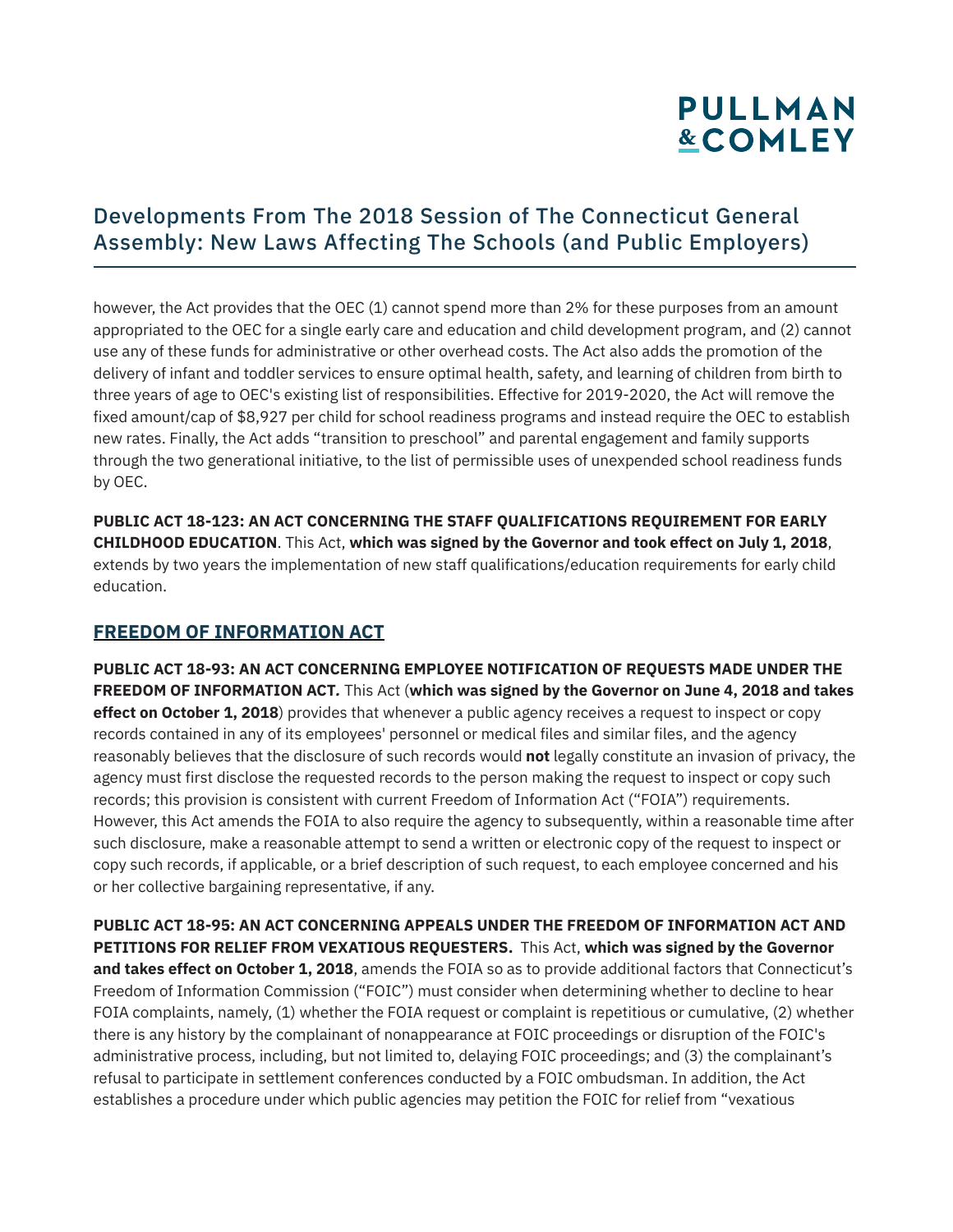## Developments From The 2018 Session of The Connecticut General Assembly: New Laws Affecting The Schools (and Public Employers)

requesters." The petition must detail the conduct which the public agency alleges demonstrates a vexatious history of requests, including, but not limited to: (1) The number of requests filed and the total number of pending requests; (2) the scope of the requests; (3) the nature, content, language or subject matter of the requests; (4) the nature, content, language or subject matter of other oral and written communications to the agency from the requester; and (5) a pattern of conduct that amounts to an abuse of the right to access information under the FOIA or an interference with the operation of the agency. If the FOIC hears and then votes to grant the public agency's petition, the relief granted by the FOIC may include an order that the agency need not comply with future requests from the requester for a period of up to one year.

### **DISCLOSURE OF SALARY HISTORY**

**PUBLIC ACT 18-8: AN ACT CONCERNING PAY EQUITY**. This Act (**which was signed by the Governor on May 22, 2018 and takes effect on January 1, 2019**) prohibits an employer from inquiring (or directing a third party to inquire) about a prospective employee's wage and salary history unless the prospective employee has voluntarily disclosed such information. This Act allows an employer to inquire about other elements of a prospective employee's prior compensation structure (as long as the employer does not inquire about the value of the elements of such compensation structure). This Act contains an exception for employers acting pursuant to any federal or state law that specifically authorizes the disclosure or verification of salary history for employment purposes. **Query** whether this Act would limit an employer's ability to make a request under Connecticut's Freedom of Information Act for a prospective employee's personnel file (in situations where the prospective employee worked for a public sector employer).

### **UNEMPLOYMENT COMPENSATION**

**PUBLIC ACT 18-126: AN ACT CONCERNING TECHNICAL AND MINOR CHANGES TO THE LABOR DEPARTMENT STATUTES**. This Act (**which was signed by the Governor and takes effect on October 1, 2018**) makes changes in the calculation of the State's maximum unemployment compensation benefit rate by basing it on 50% of the average wage of all workers in the State, as opposed to the current 60% of "production and related workers" calculation. The Act provides that the Department of Labor will rely upon the "Connecticut Quarterly Census of Employment and Wages" for determining such average wage of all workers. The Act makes other minor and technical changes to the labor statutes.

#### **MUNICIPAL EMPLOYEES AND VOLUNTEERS**

**PUBLIC ACT 18-81: AN ACT CONCERNING REVISIONS TO THE STATE BUDGET FOR FISCAL YEAR 2019 AND DEFICIENCY APPROPRIATIONS FOR FISCAL YEAR 2018.** Among other things, the "budget bill" (**which was signed by the Governor on May 15, 2018**) provides that no collective bargaining agreement entered into on or after July 1, 2018 between a municipality and an exclusive bargaining representatives of a